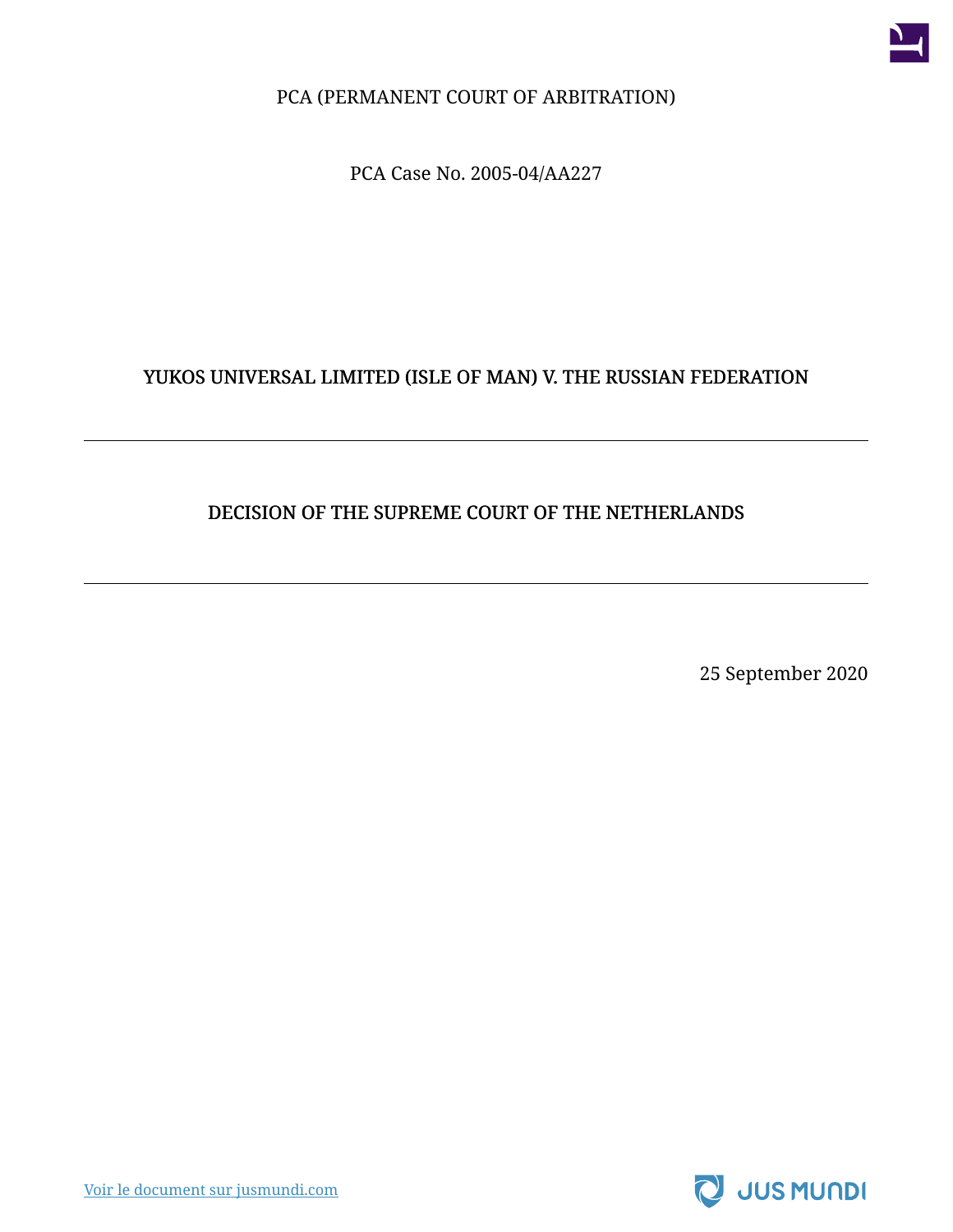#### **Table of Contents**

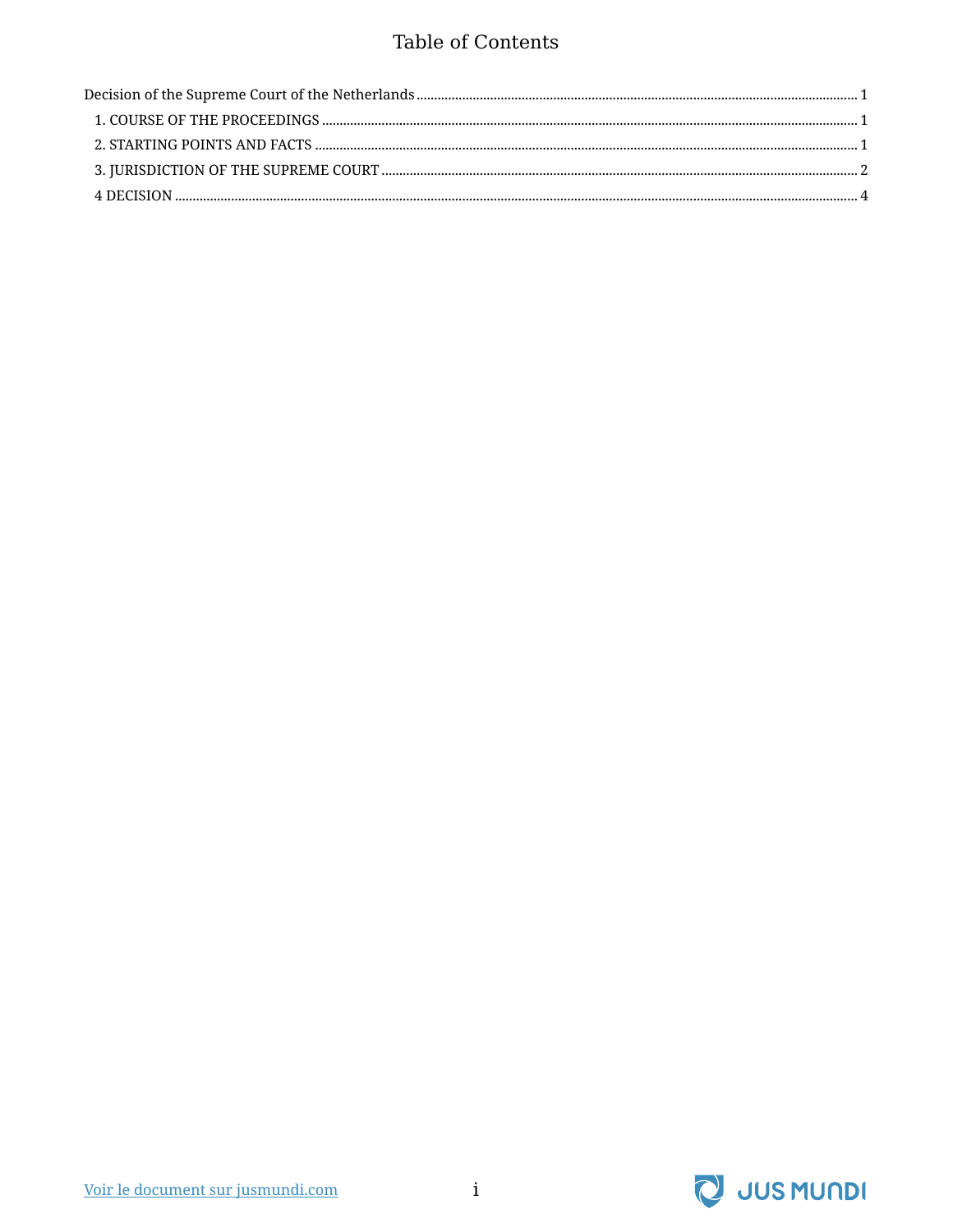# <span id="page-2-0"></span>Decision of the Supreme Court of the Netherlands

## <span id="page-2-1"></span>1. Course of the proceedings

1. For the course of the proceedings before the triers of fact, the Supreme Court refers to: a. the judgment in the cases C/09/477160 HA ZA 15-1, C/09/477162 HA ZA 15-2 and C/09/481619 HA ZA 15-112 of the District Court in The Hague of 20 April 2016;

b. the judgments in the case 200,197,079/01 of the Court of Appeal in The Hague of 25 September 2018, 18 December 2018 and 18 February 2020.

The Russian Federation lodged an appeal in cassation against the judgments of the Court of Appeal of 25 September 2018 and 18 February 2020. In addition, the Russian Federation submitted an application to the Supreme Court pursuant to Article 1066 of the Dutch Code of Civil Procedure ("DCCP"), requesting, inter alia, the suspension and provisional suspension of the enforcement of the arbitral awards. HVY submitted a statement of defence against that request, in which it concluded that the Supreme Court lacks jurisdiction to hear the application of the Russian Federation, or at least that the Russian Federation's application be declared inadmissible. The Russian Federation put forward a defence in the motion contesting jurisdiction. HVY pleaded their case in writing.

The Opinion of Advocate General P. Vlas entails that the Supreme Court will hold that it has jurisdiction to adjudicate the application for a suspension of the enforcement of the arbitral decisions at issue, as well as the application for a provisional suspension of the enforcement of the arbitral decisions at issue.

HVY's counsel responded to that Opinion in writing.

### <span id="page-2-2"></span>2. Starting points and facts

- 2.1. This present decision concerns the question whether the Supreme Court has jurisdiction to hear an application based on the former Article 1066(2) DCCP to suspend the enforcement of an arbitral award, which application was filed pending an appeal in cassation to set aside the said arbitral award.
- 2.2. The Supreme Court starts from the following facts. (i) HVY are, or were, shareholders in Yukos Oil Company (hereinafter "Yukos").

(ii) In 2004, VPL, YUL and Hulley each separately instituted arbitration proceedings against the Russian Federation. The location of the arbitration proceedings was The Hague. In said arbitration proceedings, HVY asserted - briefly put - that the Russian Federation expropriated their investments

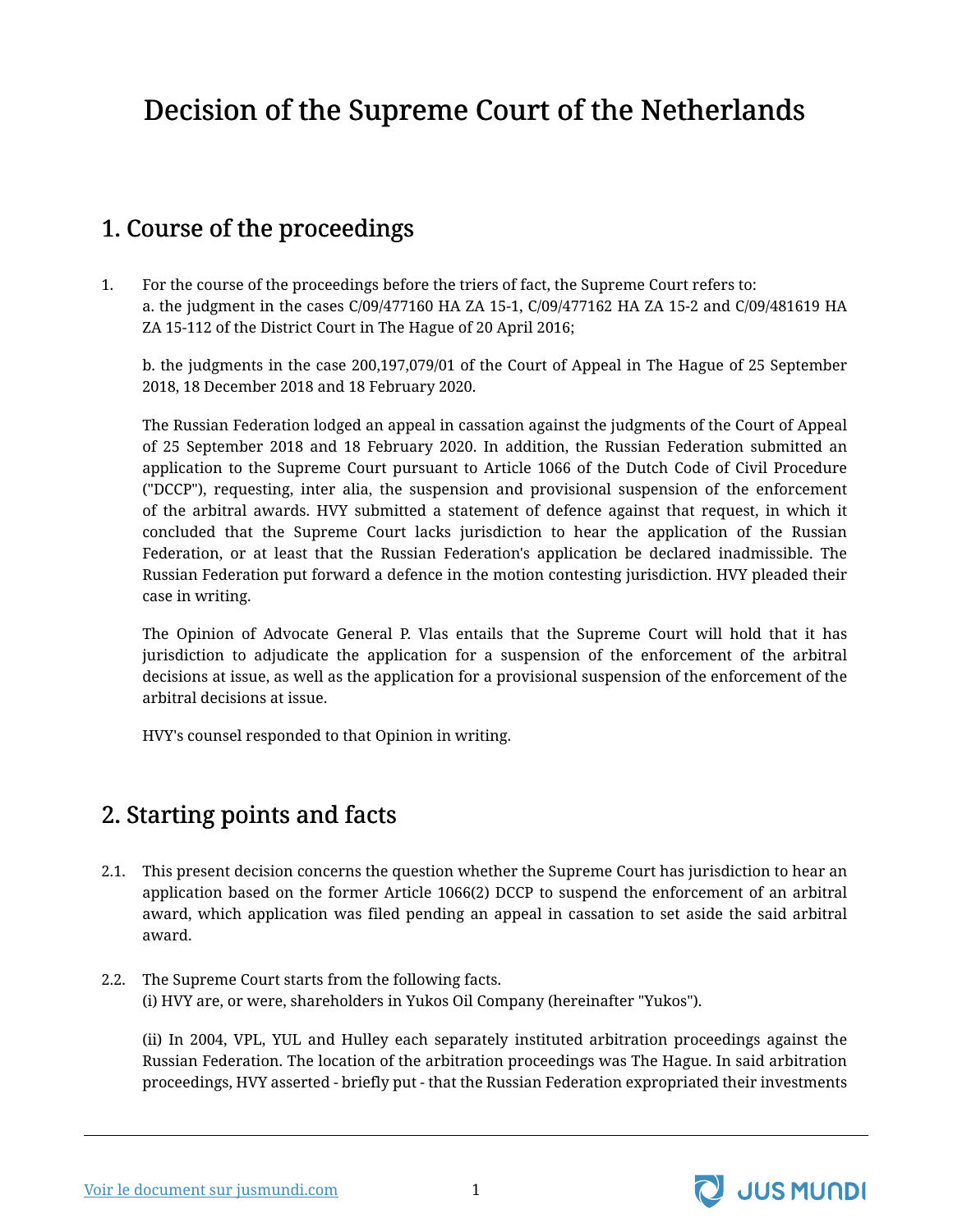in Yukos and has failed to protect those investments, and they claimed that the Russian Federation be ordered to pay damages.

(iii) After having rendered three separate Interim Awards, the Tribunal, in three separate Final Awards - dated 18 July 2014 - ordered the Russian Federation, among other things, to pay damages in the amounts of USD 8,203,032,751 to VPL, USD 1,846,000,687 to YUL and USD 39,971,834,360 to Hulley. The Interim Awards and the Final Awards will hereinafter be referred to collectively as the 'Yukos Awards'.

(iv) The Russian Federation claimed the setting aside of the Yukos Awards with the District Court on the basis of the former Article 1064(2) DCCP. The District Court set aside the Yukos Awards due to the lack of a valid arbitration agreement.<sup>1</sup> The Court of Appeal set aside the District Court's judgment and dismissed the Russian Federation's claim seeking the setting aside of the Yukos Awards.<sup>2</sup> The Russian Federation lodged an appeal in cassation against the judgments of the Court of Appeal.<sup>3</sup> No decision has been rendered yet in these cassation proceedings.

2.3. Pending the appeal in cassation mentioned above at 2.2 (iv), the Russian Federation submitted an application to the Supreme Court on the basis of the former Article 1066 DCCP. In that application, the Russian Federation requests that the Supreme Court, briefly put:

- principally (i) order HVY to suspend all current and future enforcement measures relating to the Yukos Awards until the Supreme Court has issued a ruling on the application for suspension on the basis of the former Article 1066 DCCP (unless HVY have undertaken to observe such a provisional suspension), and (ii) to suspend the enforcement of the Yukos Awards until a final decision is made on the claim for setting aside; and

- alternatively, if the application for suspension were to be dismissed, to order HVY to provide security on the basis of the former Article 1066(5) DCCP.

2.4. In response to this, HVY have asserted that the Supreme Court lacks jurisdiction to hear the applications of the Russian Federation based on the former Article 1066(2) and 1066(5) DCCP.

## <span id="page-3-0"></span>3. Jurisdiction of the Supreme Court

3.1. The Fourth Book ('Arbitration') of the Dutch Code of Civil Procedure, as it applied until 1 January 2015, is applicable to these proceedings. <sup>4</sup> The former Article 1066 DCCP that applied at that time provides the following:



<sup>1</sup> District Court in The Hague, 20 April 2016, ECLI:NL:RBDHA:2016:4229.

 $^2$  Court of Appeal in The Hague, 25 September 2018, ECLI:NL:GHDHA:2018:2476 and Court of Appeal in The Hague, 18 February 2020, ECLI:NL:GHDHA:2020:234.

 $^3\,$  Said cassation proceedings are pending before the Supreme Court under case number 20/01595.

 $^4\,$  Article IV(4) in conjunction with Article IV(2) of the Act of 2 June 2014 amending Book 3, Book 6 and Book 10 of the Dutch Civil Code and the Fourth Book of the Dutch Code of Civil Procedure in connection with the modernisation of the Arbitration Law (Bulletin of Acts and Decrees 2014, 200), which entered into effect on 1 January 2015 (Bulletin of Acts and Decrees 2014, 254).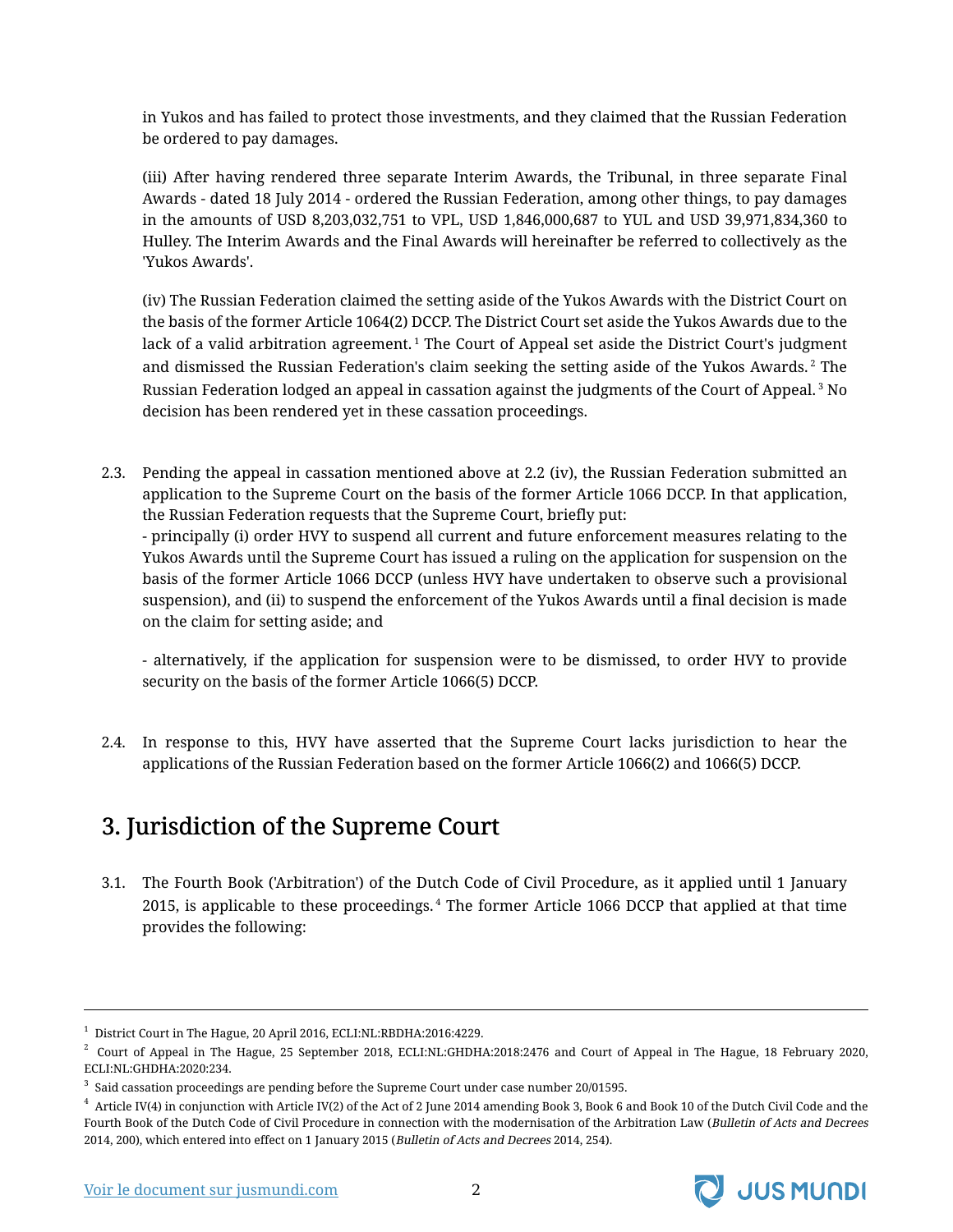1. The claim for setting aside does not suspend the enforcement of the arbitral award.

2. However, the court that rules on the setting aside may suspend enforcement at the request of either party, if there are reasons to do so, until a final decision is made on the request for setting aside.

3. As soon as possible, the District Court clerk will send the opposing party a copy of the application for suspension.

4. The court will not rule on the application until the other party has been afforded the opportunity to respond to it.

5. If the application is granted, the court may direct that the applicant provide security. If the application is denied, the court may direct that the other party provide security.

6. Either party can request the lifting of an enforcement suspension. The third through fifth paragraphs apply mutatis mutandis.

- 3.2. The former Article 1066(2) DCCP confers the jurisdiction to suspend the enforcement of an arbitral award, pending setting aside proceedings, on "the court that rules on the setting aside". By extension, that also applies to the jurisdiction to hear an application, based on the former Article 1066(5) DCCP, to provide security. The question that is now at hand is whether the Supreme Court, pending cassation proceedings on the setting aside of an arbitral award, must be construed as "the court that rules on the setting aside" within the meaning of the former Article 1066(2) DCCP.
- 3.3.1. The text of the former Article 1066(2) DCCP does not provide that the Supreme Court, pending the appeal in cassation, should not be construed as "the court that rules on the setting aside". The wording rather shows the opposite, given that the former Article 1066(2) DCCP speaks of "the court" and this term in the Dutch Code of Civil Procedure as a rule is used as a general indication for judicial authorities. The wording "that rules on the setting aside" also entails the task of the Supreme Court to rule "on" a claimed setting aside in respect of which the Court of Appeal rendered judgment.

The parliamentary history does not contain any indication that it was the legislature's intention to exclude the Supreme Court from the jurisdiction to hear an application, based on the former Article 1066(2) DCCP, to suspend the enforcement of an arbitral award that is the subject of setting aside proceedings pending before the Supreme Court.

3 3.2 . Nor does a lack of jurisdiction of the Supreme Court to hear an application based on the former Article 1066(2) DCCP follow from the circumstance that the former Article 1066(3) DCCP provides that a copy of the application for suspension must be sent immediately to the other party by "the District Court clerk". It is not apparent from the text of the former Article 1066(3) DCCP and the parliamentary history pertaining to that provision that it was intended to further define or restrict the rules of jurisdiction of the former Article 1066(2) DCCP. The former Article 1066(3) DCCP is only intended to provide a regulation for the hearing of an application based on the former Article 1066(2) DCCP. 5